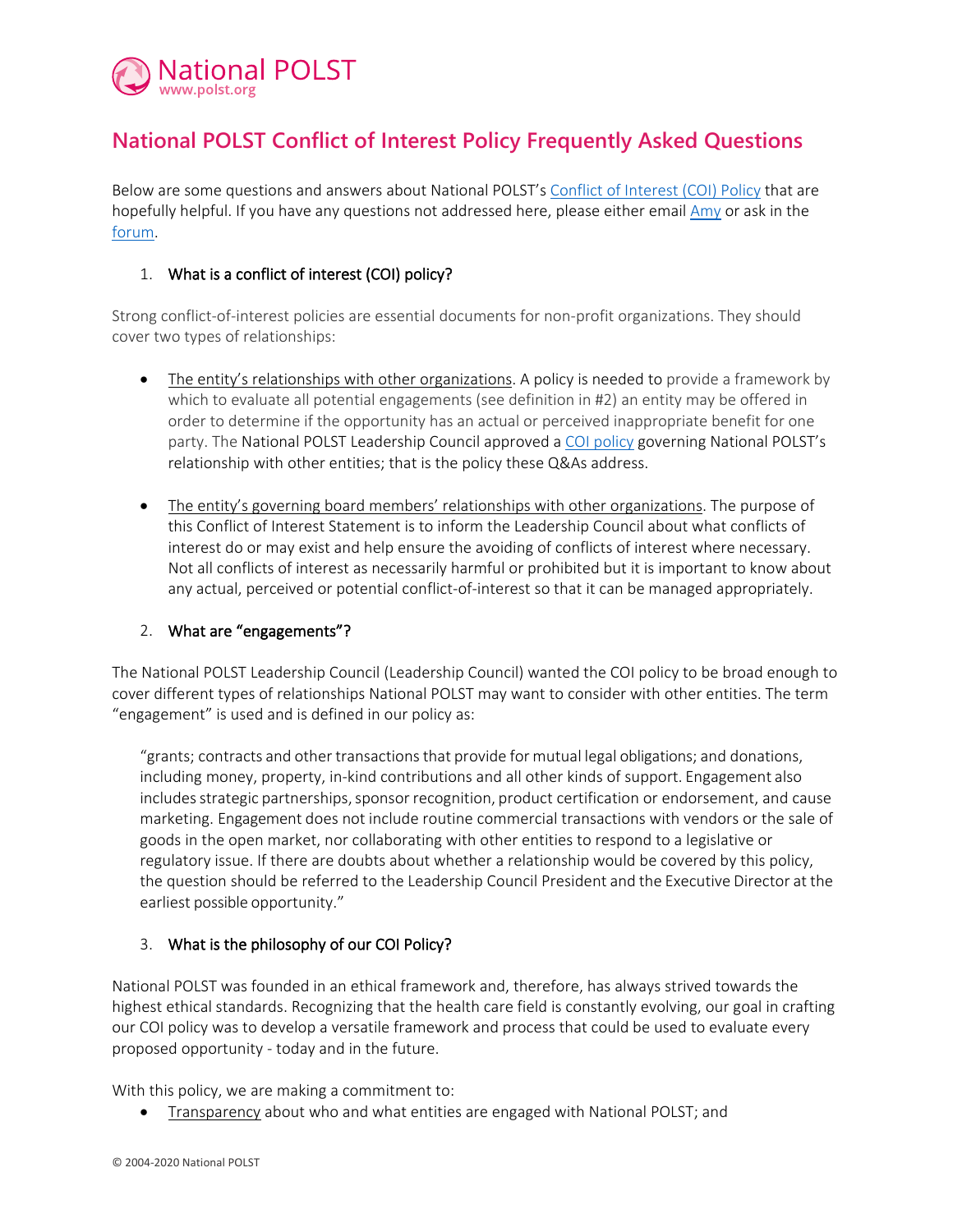

• Inclusion and acknowledgment of all POLST Programs. Although POLST Programs are established independently, housed in different organizations, and use different internal policies and procedures, all programs support and implement National POLST. All support (in-kind, volunteer, financial, etc.) provided by POLST Programs should be acknowledged.

## 4. Are POLST Programs required to follow this COI policy?

No; this policy applies only to National POLST. The Leadership Council encourages each POLST Program to have its own COI policy, reflecting its own values and philosophies. Programs are free to copy this COI policy in part or in full.

Any COI policy, however, should be thoughtfully drafted and provide POLST Program leadership guidance about the appropriateness of engagements and of the various players and optics surrounding any engagement. A poorly drafted policy can easily, and unnecessarily, expose a POLST Program (and, by extension, National POLST) to criticisms.

## 5. How was this COI Policy drafted, reviewed and approved?

This COI policy was first created and adopted as part of National POLST's separation from Oregon Health & Science University (where it had been housed since 2004) in 2017. The COI Policy was a product of two years of discussion among national leaders and external advisors. It was updated with the change in National POLST's organizational structure at the beginning of 2018.

#### 6. Are there any opportunities that are automatically non-starters under the COI Policy?

Yes. Our guiding principle is that any engagement opportunity must be committed to National POLST's mission, vision, essential values and support our core programmatic objectives articulated in National POLST's [strategic framework.](http://polst.org/strategic-plan) Additionally, the COI Policy clearly states, "National POLST will not enter into any engagement that compromises its integrity, violates any federal, state or local law, is financially unsound, could expose National POLST to unacceptable liability or other adverse consequences, or is contrary to the goals of National POLST."

If the engagement opportunity doesn't match each of these requirements, it is a non-starter. The Leadership Council is responsible for reviewing and evaluating engagement opportunities, considering all these elements.

#### 7. Who is on and what is the Leadership Council?

All 501(c)(3)s (non-profit organizations) are required to have a board overseeing the legal and financial aspects of the non-profits. [Tides,](https://www.tides.org/impact-partners/explore-our-partners/) which is a  $501(c)(3)$ , is our fiscal sponsor and ultimately has that responsibility. However, National'[s strategic plan](http://polst.org/strategic-plan) called for the development of a board like that of an independent 501(c)(3) ); this group is called our Leadership Council. The Leadership Council is responsible for, among other things, the sustainability of National POLST and working with the Plenary Assembly, the group of POLST Program leaders responsible for the programmatic direction of National POLST.

#### 8. Why is transparency important and how is transparency being increased?